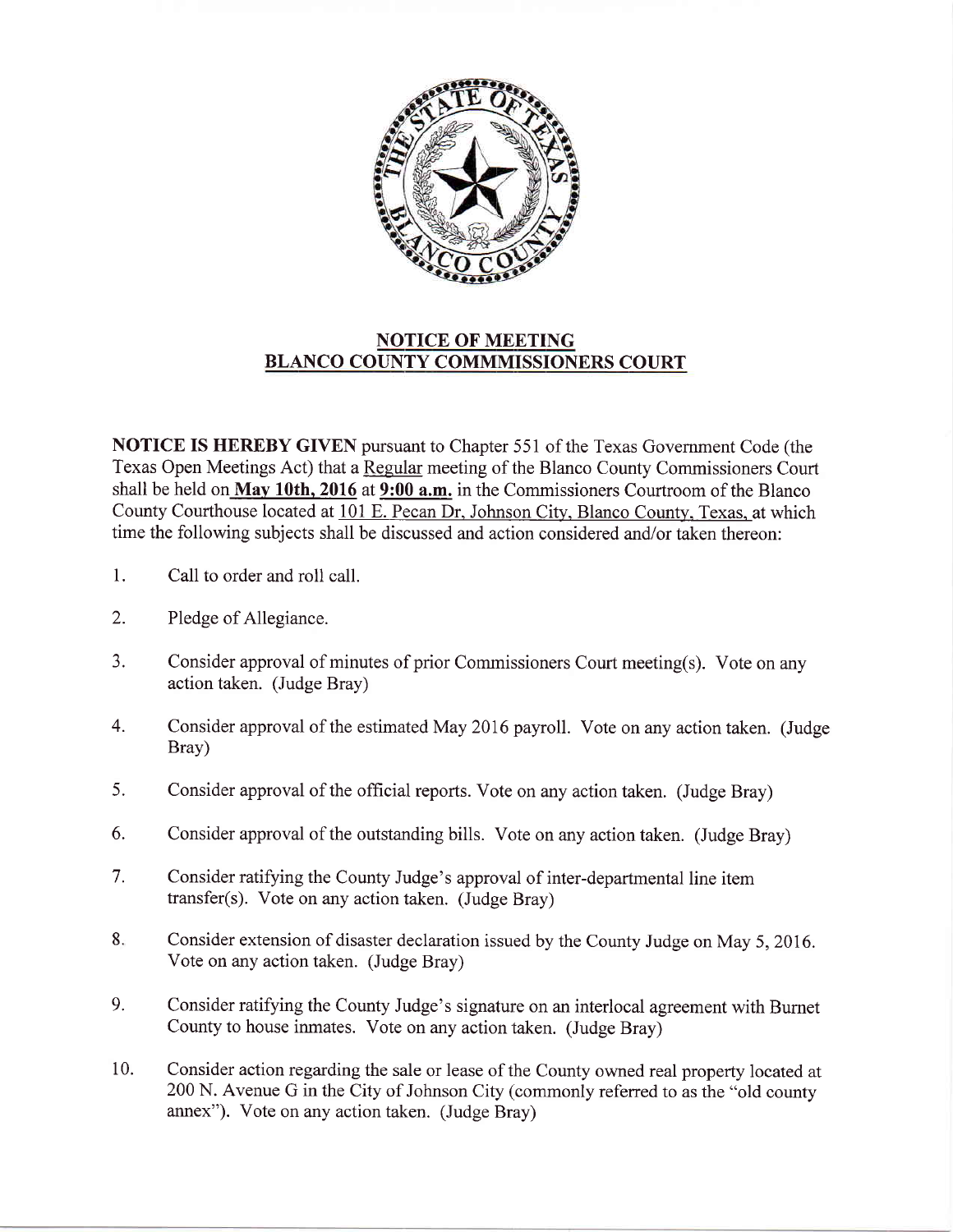- 11. Consider order authorizing the sale of fireworks for the Memorial Day period beginning May 25,2016 and ending at midnight May 30, 2016. Vote on any action taken. (Judge Bray)
- 12. Consider replat of Lots 8 and 9 in the Stone Ridge Mountain subdivision, combining the two lots with the resulting lot to be known as Lot 8A. Vote on any action taken. (Commissioner Liesmann)
- 13. Consider order repealing the cell phone tax exemption. Vote on any action taken. (Judge Bray)
- 14. Consider bids for the lower water crossing on Middle Creek Rd. Vote on any action taken. (Commissioner Granberg)
- 15. Consider request by a portion of the property owners in the Hill Country Ranches subdivision in Pct 4 to have the County bring the roads up to the County standards and to take over maintenance of said roads, which would be funded by an assessment against those certain contiguous property owners in the subdivision as allowed under Chapter 253 of the Transportation Code. Vote on any action taken. (Commissioner Granberg)
- 16. Adjoum.

SIGNED this the  $6^{+t_1}_{-}$  day of  $, 20/6.$ 

Brett Bray, County J Blanco County, Texas

## POSTING CERTIFICATE

I, the undersigned, do hereby certify that the above Notice of Meeting, or a true and correct copy thereof, was posted in the Blanco County Courthouse, located at  $101$  E. Pecan Dr in Johnson City, Blanco County, Texas, at a place readily accessible to the public at all times, on this the  $\sigma^{+h}$  day of May  $, 20$  $\sqrt{a}$  at  $\sqrt{a}$ .m. in compliance with  $\mathcal{P}$ Chapter 551 of the Texas Government Code.  $\frac{1}{2}$  day of  $\sqrt{ }$ SIGNED this the  $.201$ 

Printed Name: M. Kathryn Strickland Title: Administrative Assistant, Blanco Co. Judge